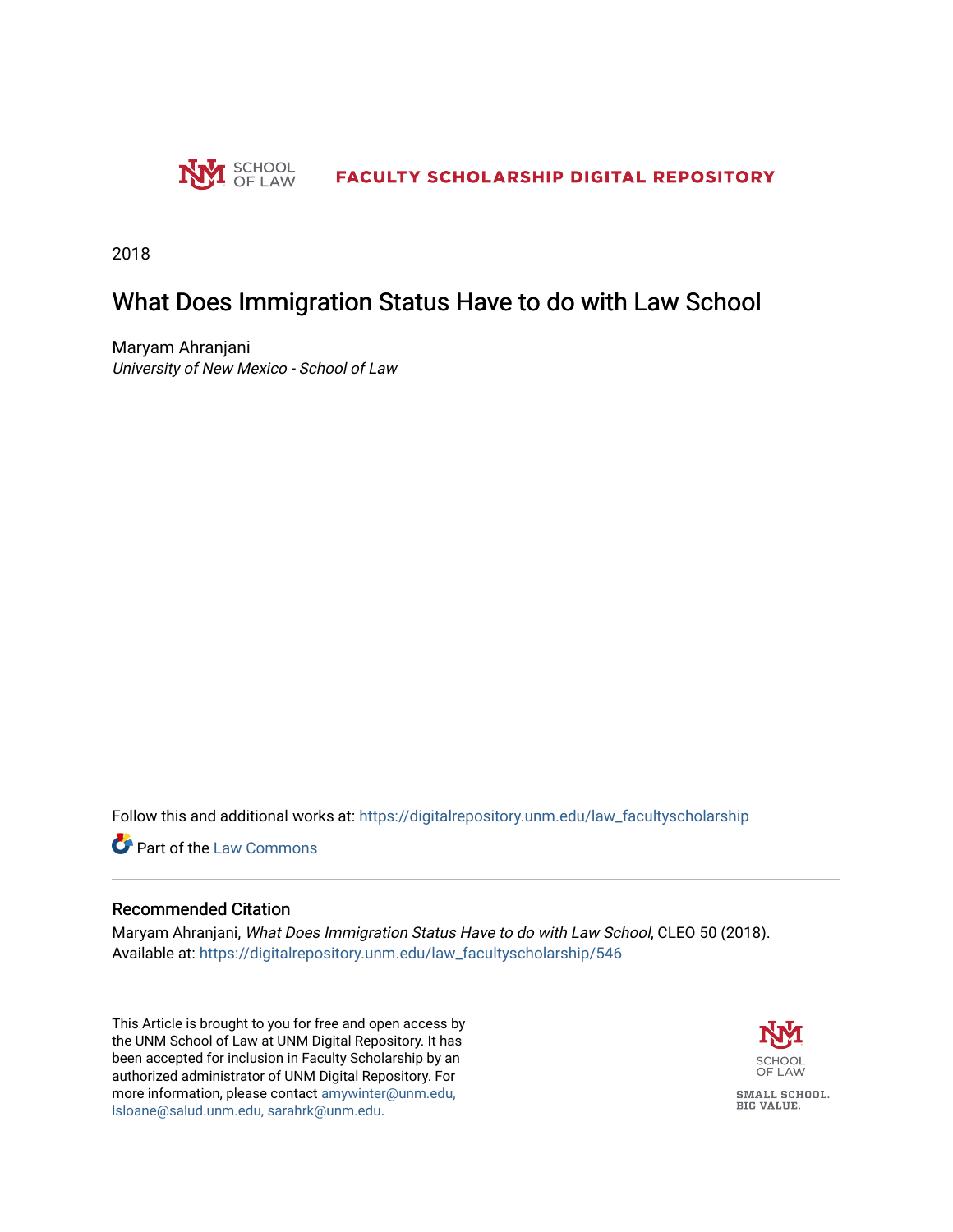## **Law School Law School** *Diversity? Diversity?* What Does **IMMIGRATION STATUS IMMIGRATION STATUS**  Have to Do with

## **By Maryam Ahranjani**

The American Bar Association (ABA) convened its first diversity pipeline conference approximately 15 years ago with the main goal of "outing" the problem that law school enrollment and the legal profession at large do not reflect society. There is widespread recognition and concern that the legal profession is less diverse than other professions.<sup>1</sup> Since then, and in many cases before that time, law schools have been explicit about trying to achieve a diverse student body by focusing on might lead economically productive lives to the benefit ethnicity, race, and national origin both in admissions and in student services. In fact, the Supreme Court recently reaffirmed the use of diversity in higher education admissions.2 The ABA and Law School Admissions Council (LSAC) have teamed up to produce and maintain a database of diversity programs with the goal of promoting models of success.

Although exact numbers are difficult to ascertain, one of the groups that seems underrepresented both

in higher education in general and in law school in particular is young people who are undocumented, many of whom ended up in the U.S. because they were brought as children by an adult family member or sent by family members. In Plyler v. Doe, the Supreme Court held that undocumented students cannot be prohibited from attending public, K-12 schools and recognized that "education provides the basic tools by which individuals of us all."3 Under President Obama's Deferred Action for Childhood Arrivals (DACA) program, undocumented students were given an opportunity to pursue higher education or work opportunities for a limited time without fear of removal from the United States.4 However, on Sept. 5, 2017, President Trump rescinded DACA, which simply means that there may be no new applicants to the program.<sup>5</sup> Congress has been urged to act to create legislation in place of DACA.<sup>6</sup>

<sup>1</sup> Sarah Redfield, The Education Pipeline to the Professions (Carolina Academic Press, 2012).

<sup>2</sup> Fisher v. University of Texas at Austin, https://www.supremecourt.gov/opinions/15pdf/14-981\_4g15.pdf (2016).

<sup>3 467</sup> U.S. 202 (1982).

<sup>4</sup> https://unitedwedream.org/about/projects/deferred-action/ visited on Oct. 9, 2017

<sup>5</sup> https://www.uscis.gov/daca2017 visited on Oct. 9, 2017

<sup>6</sup> For updates on DACA, check the National Immigration Law Center, Migration Policy Institute, United We Dream, and MALDEF, NALEO, and other web sites.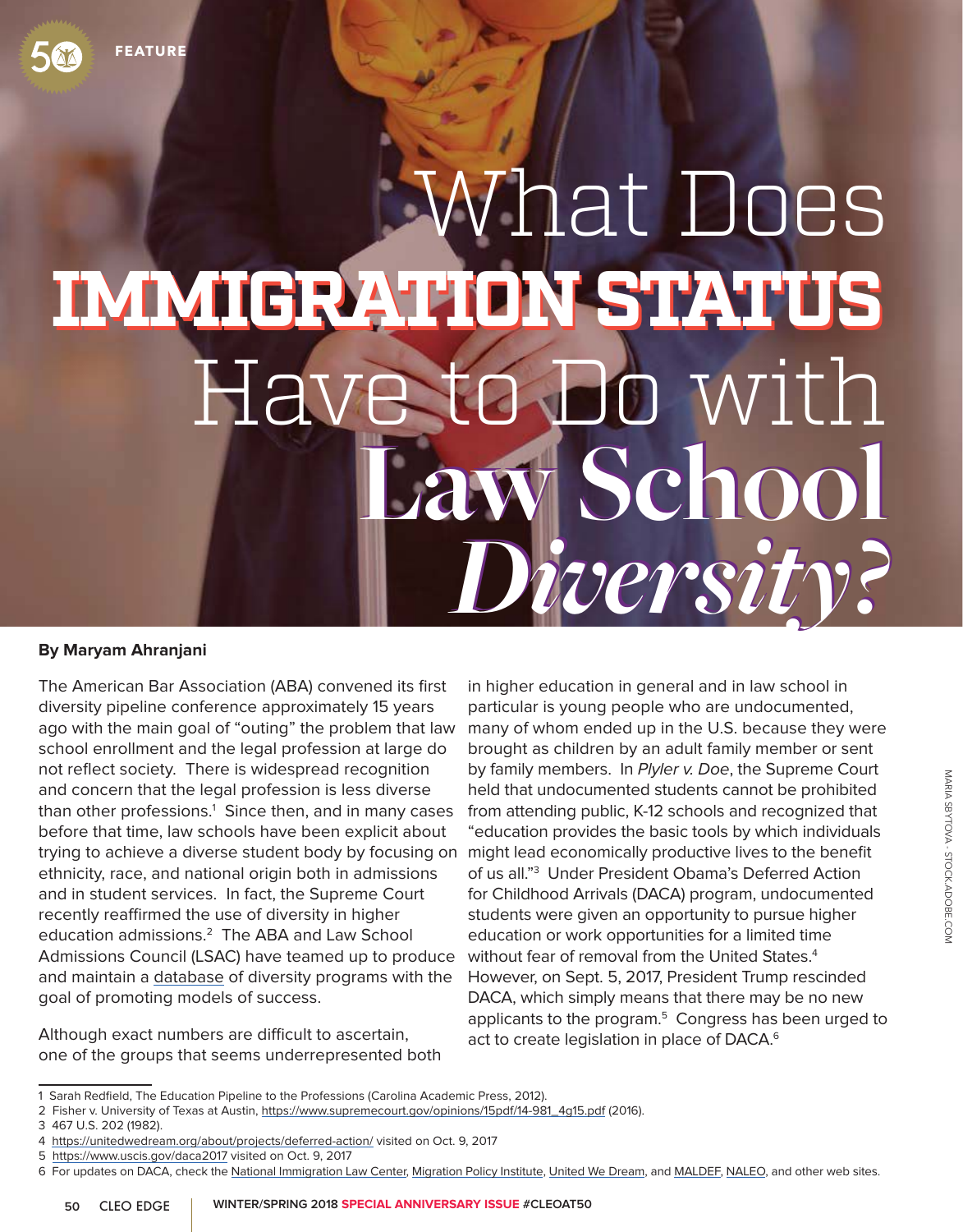**FEATURE**

Recognizing the potential and vulnerable status of undocumented students, a number of states offer instate tuition and other supports for undocumented students.7 One of the strongest examples of state support is New Mexico. New Mexico state law explicitly prohibits discrimination against students based on their immigration status and provides in-state tuition and state funds to applicants who attended at least a year of secondary education in New Mexico and graduated or obtained a GED in New Mexico. <sup>8</sup> Although access to funding for graduate students (particularly medical and law students) is more limited, in-state tuition is relatively very low. In fact, various sources consistently rate UNM as a Top 20 school out of 205 ABA-accredited schools in terms of value by taking into account tuition, cost of living, average indebtedness upon graduation, employment rates, and bar passage rates.

However, even low tuition can be a barrier to undocumented law students, so serious efforts are underway to raise additional funds for undocumented graduate students. Besides funding for law school, other challenges include licensure and employment. New York and California already allow undocumented law graduates to become licensed attorneys, and other states, including New Mexico, soon may follow.

Regardless of the rescission of DACA and whether Congress takes action, under Supreme Court precedent, students who are undocumented remain entitled to public, K-12 education, and many of them are entitled to higher education under state laws. Immigration status should not be a barrier to higher education. Not only do law schools have an educational interest in including diverse perspectives, including those of undocumented students, but all students benefit from learning with and from students who have lived in the shadows of our immigration system. M

7 https://www.naspa.org/rpi/posts/in-state-tuition-for-undocumented-students-2017-state-level-analysis visited on Oct. 9, 2017. 8 http://uleadnet.org/map/new-mexico-policy and http://undocumented.unm.edu/ visited on Oct. 9, 2017.